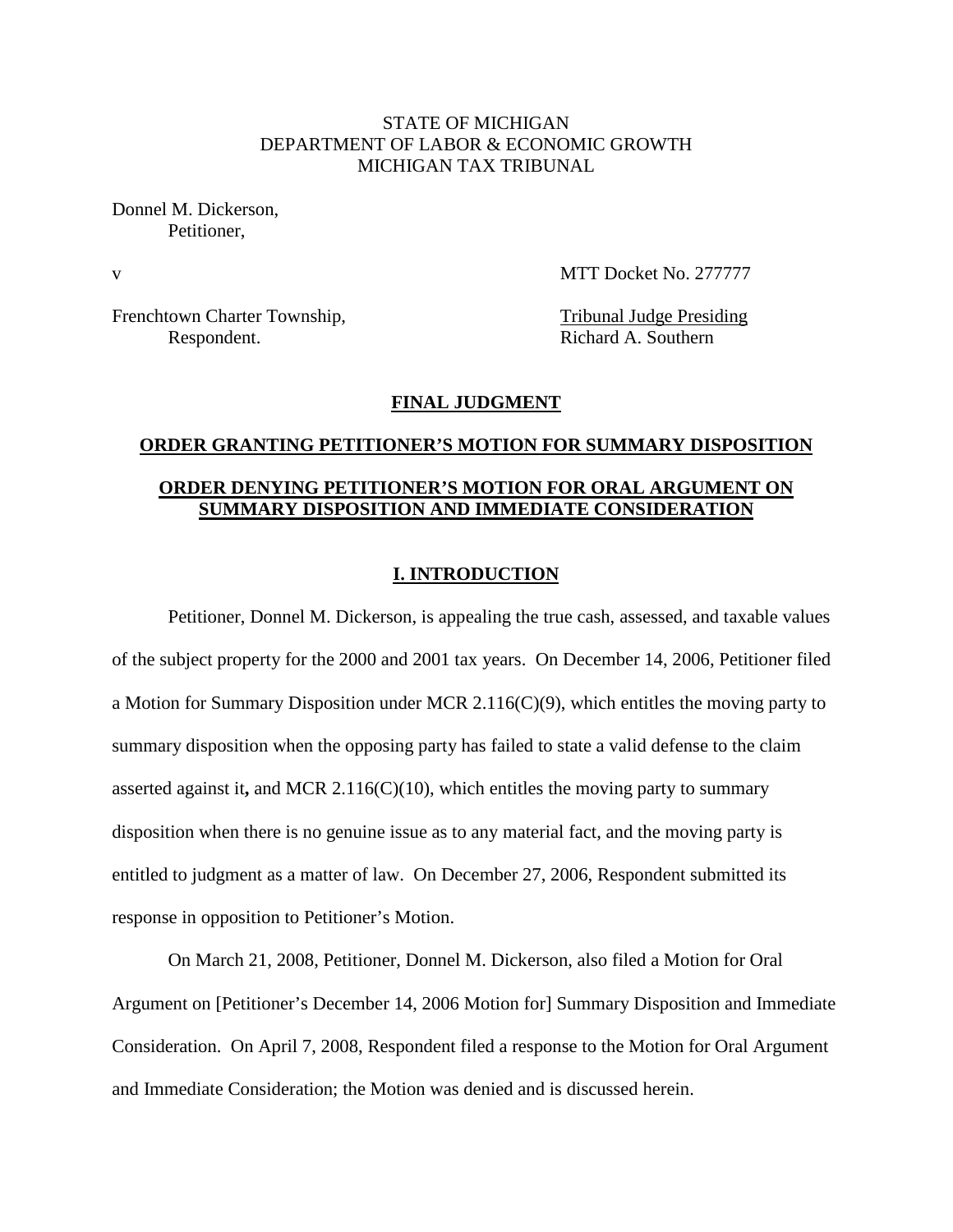MTT Docket No. 277777 Summary Disposition Page 2 of 15

#### **II. FINDINGS OF FACT**

The property under appeal is a parcel of residential property owned by Petitioner Donnel M. Dickerson. The subject property is located in Frenchtown Charter Township, Monroe County, Michigan, identified as parcel number 58-07-945-069-00 and commonly known as the Cypress Pointe Subdivision. Respondent, Frenchtown Charter Township, is responsible for assessing real property located within the Township. On June 29, 2000, Petitioner filed an appeal with the Tribunal, contesting the subject property's true cash, assessed and taxable values for the 2000 tax year. The Petition was later amended, by leave of the Tribunal, to include the 2001 tax year.

A four-day hearing was held in this matter in early September 2003, at which time both parties presented evidence and testimony in support of their positions. Following the conclusion of the hearing, Petitioner filed a motion with the Tribunal requesting the Tribunal place the case in abeyance, pending the outcome of *Toll Northville Ltd Partnership, et al v Township of Northville*, 272 Mich App 352, 385; 726 NW2d 57 (2006). In *Toll*, the petitioner challenged the validity of MCL 211.34d(1)(b)(viii), which permits municipalities to increase the taxable value to developers of their property based upon infrastructure improvements. This case was filed in the Wayne County Circuit Court. The Tribunal entered an Order granting Petitioner's Motion on October 25, 2004, pending a final determination in *Toll*.

Upon consideration of cross motions for summary disposition, the Wayne County Circuit Court issued a written opinion "granting the developers summary disposition and denying the township summary disposition." In response to the denial of its Motion for Summary Disposition, the township appealed to the Michigan Court of Appeals, which affirmed the Circuit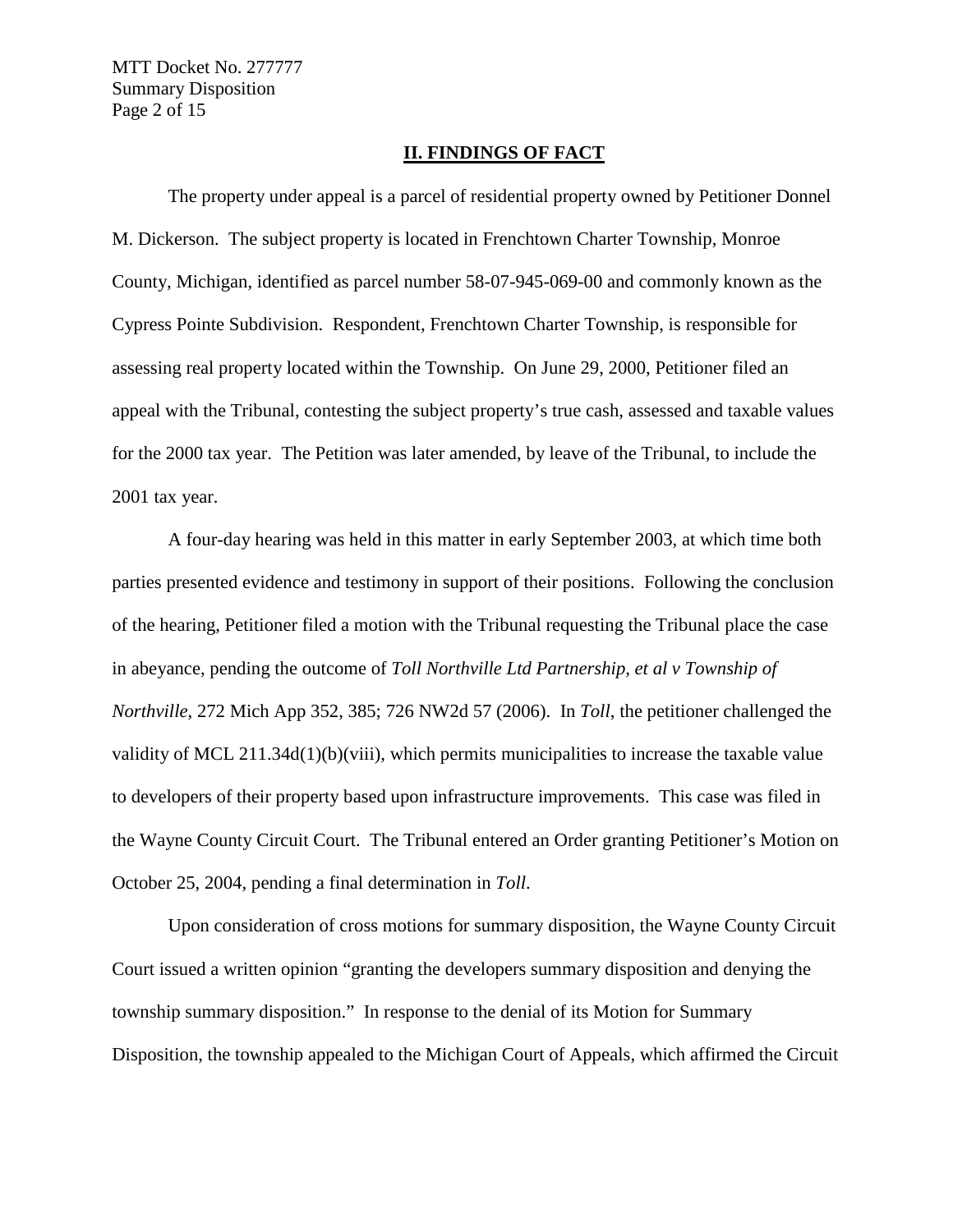MTT Docket No. 277777 Summary Disposition Page 3 of 15

Court's holding, and further determined that MCL 211.34d(1)(b)(viii) was unconstitutional. *Id.* at 376.

The township appealed the Circuit Court's decision and the Michigan Supreme Court granted leave to appeal to address whether public service improvements are additions to property within the meaning of Proposal A, Const 1963, art 9, §3, which allows for an increase in the property's taxable value. The Michigan Supreme Court affirmed in part, upholding the judgment of the Court of Appeals that MCL 211.34d(1)(b)(viii) is unconstitutional, and vacated two parts of the Court of Appeals' judgment. *Toll Northville, Ltd Partnership, et al v Township of Northville*, 480 Mich 6; 743 NW2d 902 (2008). The first part vacated was the Court of Appeals' definition of "ambiguous." Second, the Supreme Court's decision overturned the Court of Appeals' conclusion that ". . . taxing property on the basis of the value added by the availability of public services and also taxing utility liens as personal property of the utility companies results in 'double taxation.'" *Id.* at 6.

#### **III. PETITIONER'S CONTENTIONS**

In support of its Motion, Petitioner contends that in light of the Michigan Court of Appeals' decision in *Toll*, determining the true cash value and assessed value are no longer relevant issues in this case. To that end, Petitioner will accept Respondent's determination of true cash value and assessed value, as well as its methodology for determining taxable value. Thus, the only remaining issue is how taxable value is to be calculated after the *Toll* decision. Petitioner contends that because there are no genuine issues of material fact in regards to the subject property's true cash and assessed values, and because the issue of calculating taxable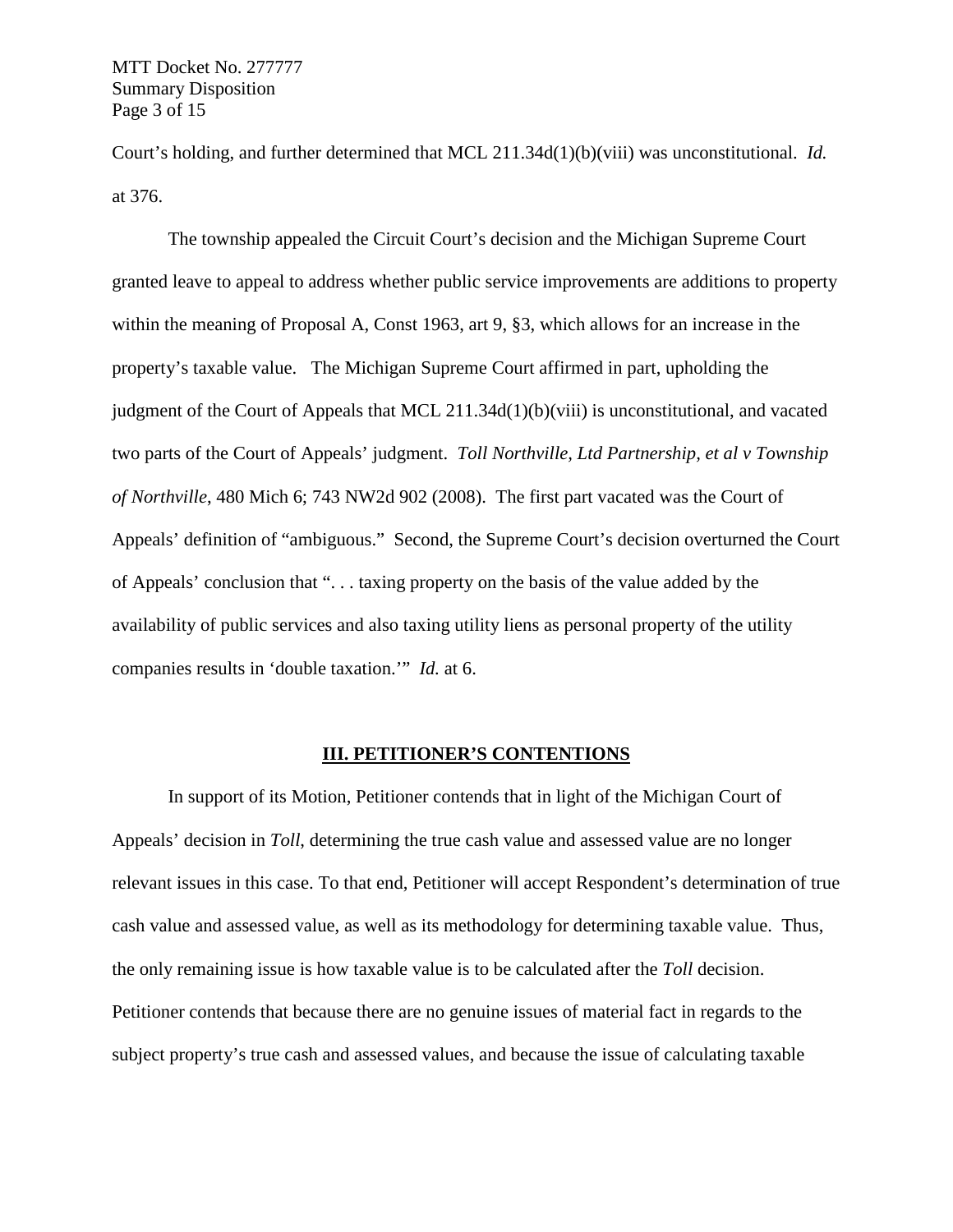#### MTT Docket No. 277777 Summary Disposition Page 4 of 15

value in light of the decision in *Toll* presents a question of law rather than fact, the Tribunal may find for Petitioner as a matter of law.

Petitioner further contends that the Court of Appeals' decision in *Toll* requires this Tribunal to find Respondent's calculation of the subject property's taxable value unconstitutional. "In *Toll-Northville*, the Michigan Court of Appeals struck down MCL  $211.34d(1)(b)(viii)...[and]$  [i]n reaching that conclusion, the court held that even when infrastructure improvements are placed upon the parcel itself, they cannot be constitutionally added to taxable value...."<sup>[1](#page-3-0)</sup> Petitioner contends that Respondent included the value of infrastructure improvements in the subject property's taxable value, and because including such additions in the taxable value calculation violates the Constitution under the Court of Appeals' holding in *Toll*, the taxable value of the subject property must be recalculated using standards that comport with constitutional mandates.

Subsequent to the Michigan Supreme Court's decision in *Toll*, Petitioner submitted a Motion for Oral Argument on Summary Disposition. Petitioner contends that oral argument will give the Tribunal an opportunity to clear up any confusion that may have resulted from Respondent's response and the long history of this case.

#### **IV. RESPONDENT'S CONTENTIONS**

In opposition to Petitioner's Motion, Respondent contends that Petitioner's Motion for Summary Disposition is untimely. Respondent asserts that the Tribunal established a final date for the filing of dispositive motions, which passed prior to the full and complete hearing held in this matter in 2003.

<span id="page-3-0"></span> <sup>1</sup> Petitioner's brief at 3.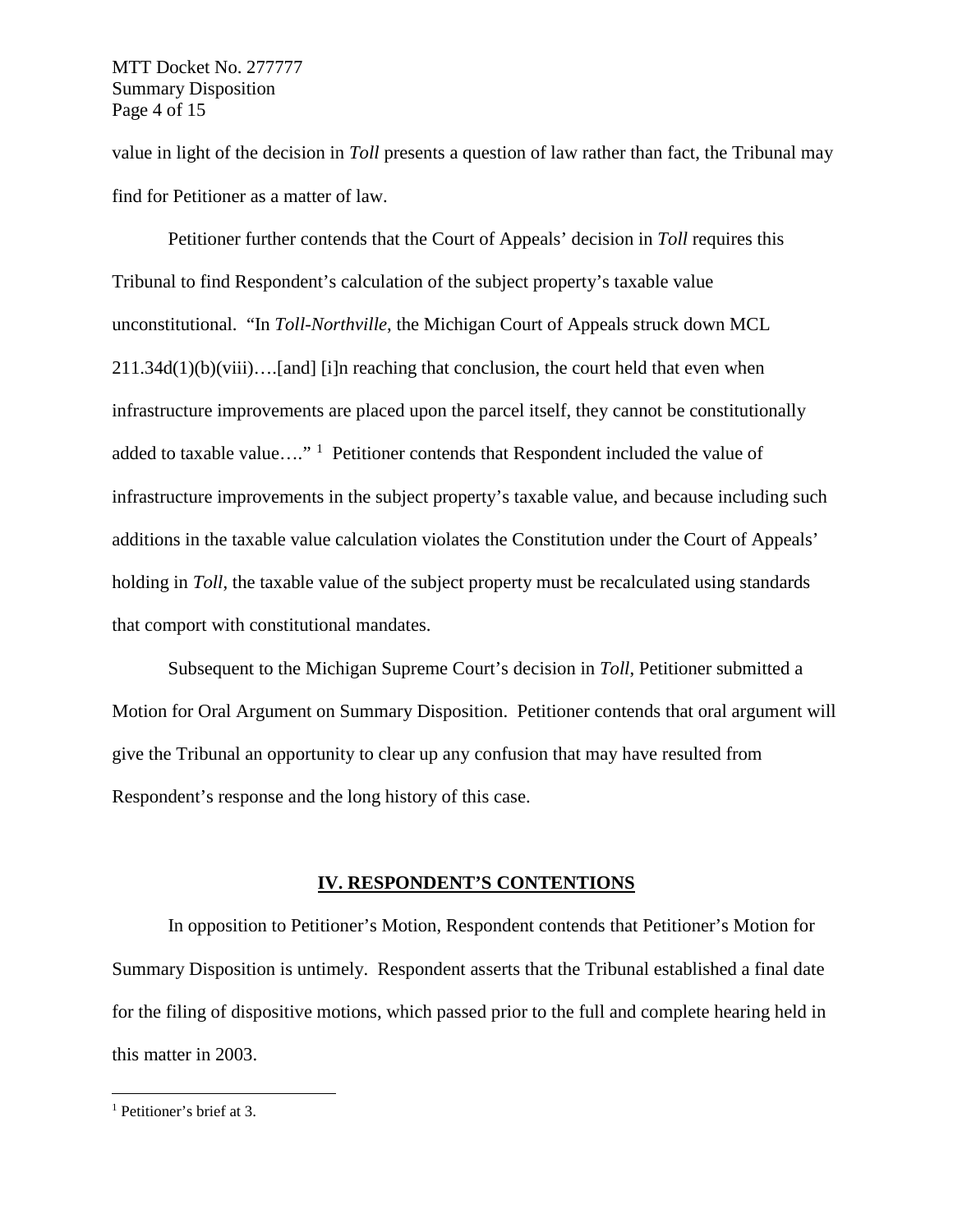MTT Docket No. 277777 Summary Disposition Page 5 of 15

Respondent further contends that even if the Tribunal determines that Petitioner's Motion was timely filed, Petitioner's Motion for Summary Disposition is premature. Respondent notes that the Michigan Court of Appeals' decision in *Toll v Twp of Northville*, 272 Mich App 352 (2006), is currently pending before the Michigan Supreme Court. Because there has been no final disposition of the *Toll case*, Respondent contends that removing the case from abeyance at this juncture is inappropriate.

Moreover, even if Petitioner's Motion for Summary Disposition is timely and appropriate, Respondent contends that the fact that the case was placed in abeyance pending the outcome of the *Toll* case is not dispositive to the Tribunal's decision on this matter. Respondent contends that although Petitioner argues that the improvements are actually "additions" under MCL 211.34d(1)(b)(viii) and therefore the subject parcel may not be assessed as improved, no proofs were offered to the Tribunal at all as to the impropriety of the addition of the new construction or as to what improvements or additions constitute "public services" or "public service improvements" as used in MCL 211.34d(1)(b)(viii) and as provided for by Michigan Constitution Article 8, Section 3. Thus, Petitioner has not met his burden of proof as to the value of the additions and the burden of defining those improvements as "public services." Even assuming that the Michigan Court of Appeals' decision is upheld by the Michigan Supreme Court, Respondent argues the decision is not determinative of the outcome in this case.

In response to Petitioner's Motion for Oral Argument, Respondent also contends that "... there is no need for a motion, oral argument or any other post hearing action other than an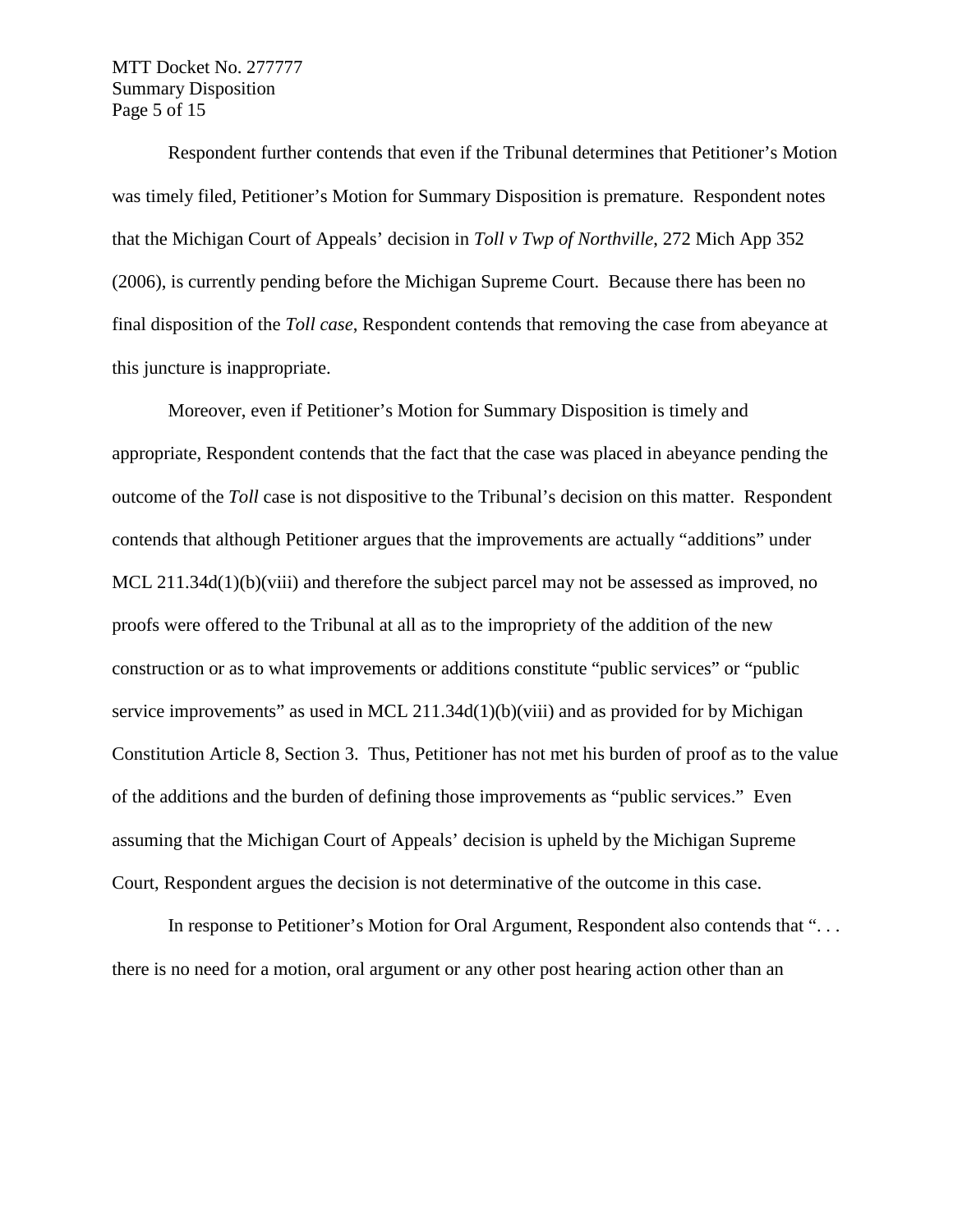MTT Docket No. 277777 Summary Disposition Page 6 of 15

adjudication on the merits. A four day trial was held in this matter and the Tribunal should render a decision based on that trial."<sup>[2](#page-5-0)</sup>

### **V. APPLICABLE LAW**

*A. Summary Disposition Under MCR 2.116(C)(10)*

Under MCR  $2.116(C)(10)$ , a motion for summary disposition will be granted if the

documentary evidence demonstrates that there is no genuine issue of material fact, and the

moving party is entitled to judgment as a matter of law. *Smith v Globe Life Insurance*, 460 Mich

446, 454-55; 597 NW2d 28 (1999). In *Occidental Dev LLC v Van Buren Twp*, MTT Docket No.

292745, March 4, 2004, the Tribunal stated the standards governing motions for summary

dispositions as follows:

Motions for summary disposition are governed by MCR 2.116. A motion for summary disposition under MCR  $2.116(C)(10)$  tests the factual support for a claim and must identify those issues regarding which the moving party asserts there is no genuine issue of material fact. *Maiden v Rozwood*, 461 Mich 109, 119; 597 NW2d 817 (1999). *JW Hobbs Corp v Mich Dep't of Treasury*, Court of Claims Docket No. 02-166-MT (January 14, 2004). This particular motion has had a longstanding history in the Tribunal. *Kern v Pontiac Twp, supra*; *Beerbower v Dep't of Treasury*, MTT Docket No. 73736 (November 1, 1985); *Lichnovsky v Mich Dep't of Treasury, supra; Charfoos v Mich Dep't of Treasury*, MTT Docket No. 120510 (May 3, 1989); *Kivela v Mich Dep't of Treasury*, MTT Docket No. 131823.

In *Quinto v Cross & Peters Co*, 451 Mich 358, 362-63; 547 NW2d 314 (1996), the

Michigan Supreme Court set forth the following standards for reviewing motions for summary

disposition brought under MCR 2.116(C)(10):

In reviewing a motion for summary disposition under MCR  $2.116(C)(10)$ , the trial court considers affidavits, pleadings, depositions, admissions, and documentary evidence filed by the parties, MCR 2.116(G)(5), in the light most favorable to the

<span id="page-5-0"></span> <sup>2</sup> Respondent's Answer at 2.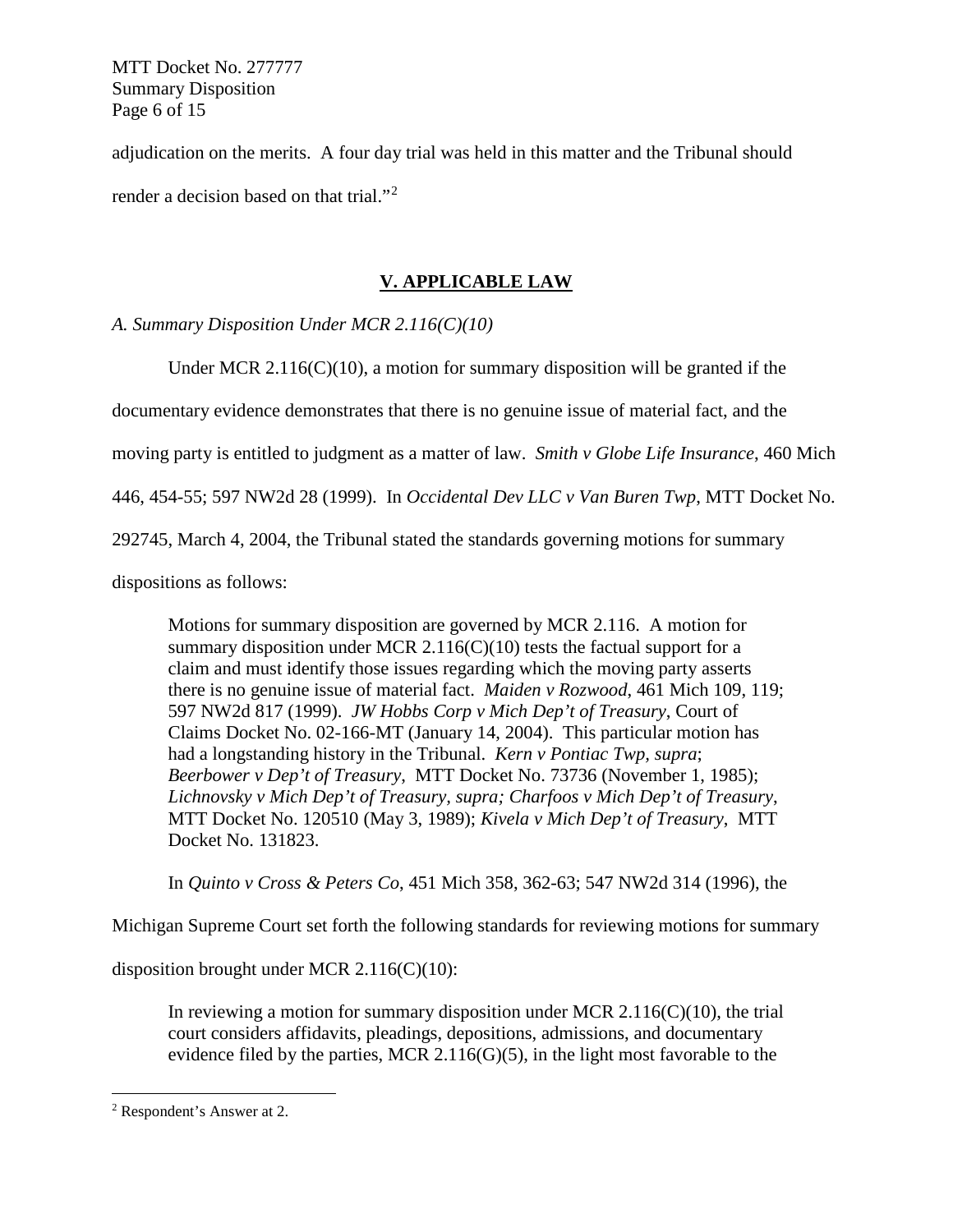party opposing the motion. A trial court may grant a motion for summary disposition under MCR 2.116(C)(10) if affidavits or other documentary evidence show there is no genuine issue in respect to any material fact, and the moving party is entitled to judgment as a matter of law. MCR  $2.116(C)(10)$ ,  $(G)(4)$ .

In presenting a motion for summary disposition the moving party has the initial burden of supporting its position by affidavits, depositions, admissions, or other documentary evidence. *Neubacher v Globe Furniture Rentals*, 205 Mich App 418, 420; 522 NW2d 335 (1994). The burden then shifts to the opposing party to establish that a genuine issue of disputed fact exists. *Id*. Where the burden of proof at trial on a dispositive issue rests on a nonmoving party, the nonmoving party may not rely on mere allegations or denials in pleadings, but must go beyond the pleadings to set forth specific facts showing that a genuine issue of material fact exists. *McCart v J Walter Thompson*, 437 Mich 109, 115; 469 NW2d 284 (1991). If the opposing party fails to present documentary evidence establishing the existence of a material factual dispute, the motion is properly granted*. McCormic v Auto Club Ins Ass'n*, 202 Mich App 233, 237; 507 NW2d 741 (1992). In the event, however, it is determined an asserted claim can be supported by evidence at trial, a motion under subsection (C)(10) will be denied. *Arbelius v Poletti*, 188 Mich App 14; 469 NW2d 436 (1991).

#### *B. Summary Disposition Under MCR 2.116(C)(9)*

A motion brought under MCR 2.116(C)(9) seeks a determination whether the opposing party has failed to state a valid defense to the claim asserted against it. *Nicita v Detroit,* 216 Mich App 746, 750; 550 NW2d 269 (1996). Only the pleadings are considered in a motion under MCR 2.116(C)(9). MCR 2.116(G)(5). "The well-pleaded allegations are accepted as true, and the test is whether the defendant's defenses are so clearly untenable as a matter of law that no factual development could possibly deny a plaintiff's right to recovery." *Nicita*, *supra* at 750.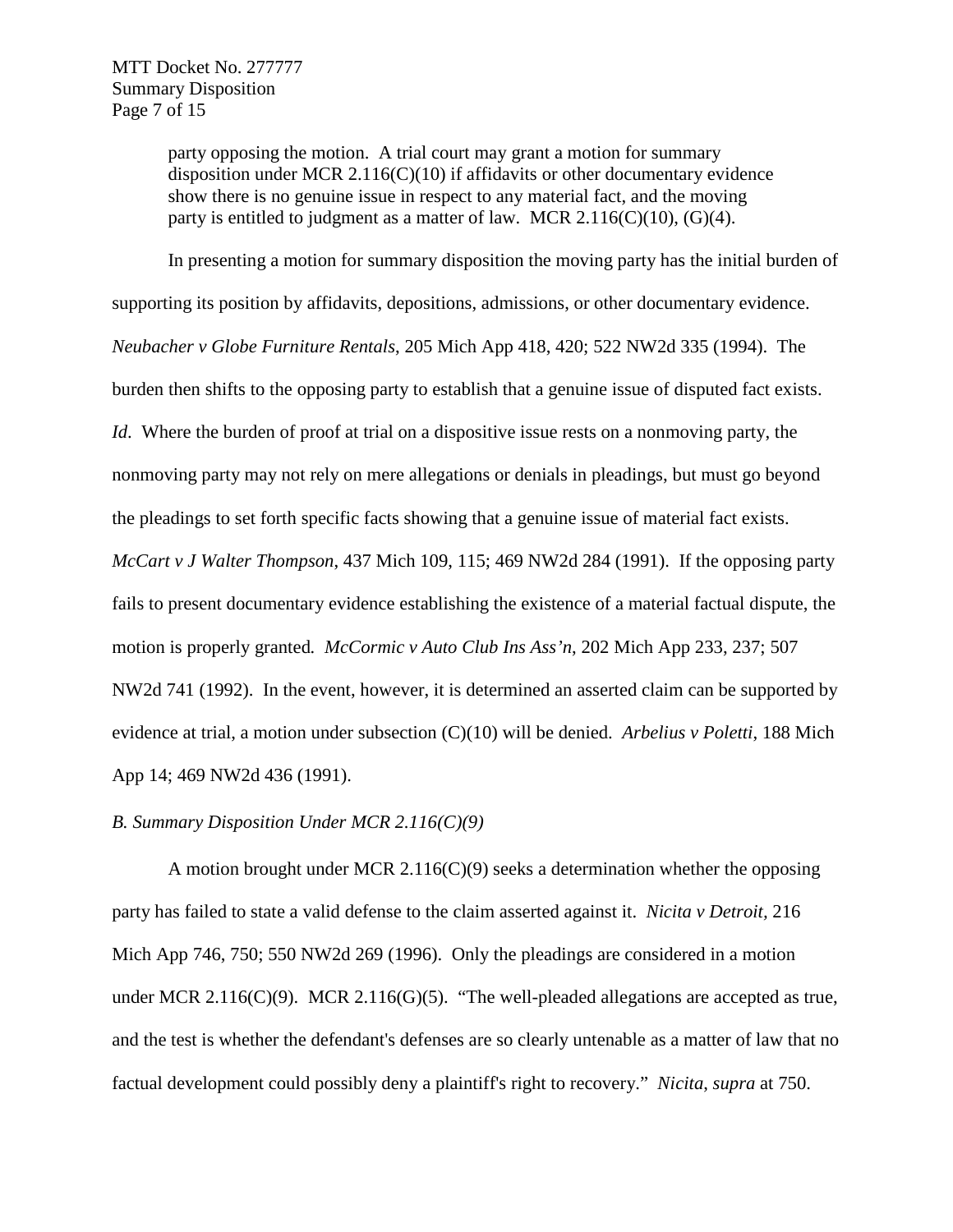MTT Docket No. 277777 Summary Disposition Page 8 of 15

#### **VI. CONCLUSIONS OF LAW**

This Tribunal has carefully considered Petitioner's Motion for Summary Disposition and Respondent's Answer under the criteria for MCR 2.116(C)(9) and (10), and based on the pleadings and other documentary evidence filed with the Tribunal, has determined that granting Petitioner's Motion is appropriate. The Tribunal agrees with Petitioner's contention that the Michigan Supreme Court's decision mandates Summary Disposition be granted in favor of Petitioner.

The Michigan Supreme Court's decision of the *Toll* case was entered on February 5, 2008. This decision represents the current state of the law in Michigan; therefore, removing the above-captioned case from abeyance at this juncture is appropriate. The Michigan Supreme Court, affirming the Michigan Court of Appeals' decision, held that MCL 211.34d(1)(b)(viii) is unconstitutional because it is inconsistent with the meaning of "additions" as used in Const. 1963, art.9, §3 and therefore public service improvements are not taxable additions to property. *Toll v Twp of Northville*, 480 Mich 6, 8-9 (2008). Moreover, "public services" means water service, sewer service, a primary access road, natural gas service, electrical service, telephone service, sidewalks, or street lighting. MCL 211.34d(1)(b)(viii).

Further, the Supreme Court distinguished the value of physical services, i.e., wires, pipes, etc., as tangible property from the market value added by the availability of utility services. *Id.*  at 15. As concluded by the Supreme Court, the construction of public service improvements on real property is not an addition to the taxable value of the property. However, the addition of public service improvements to real property will ultimately increase the value of that property due to the increased utility of the land. The Supreme Court clearly differentiated the land's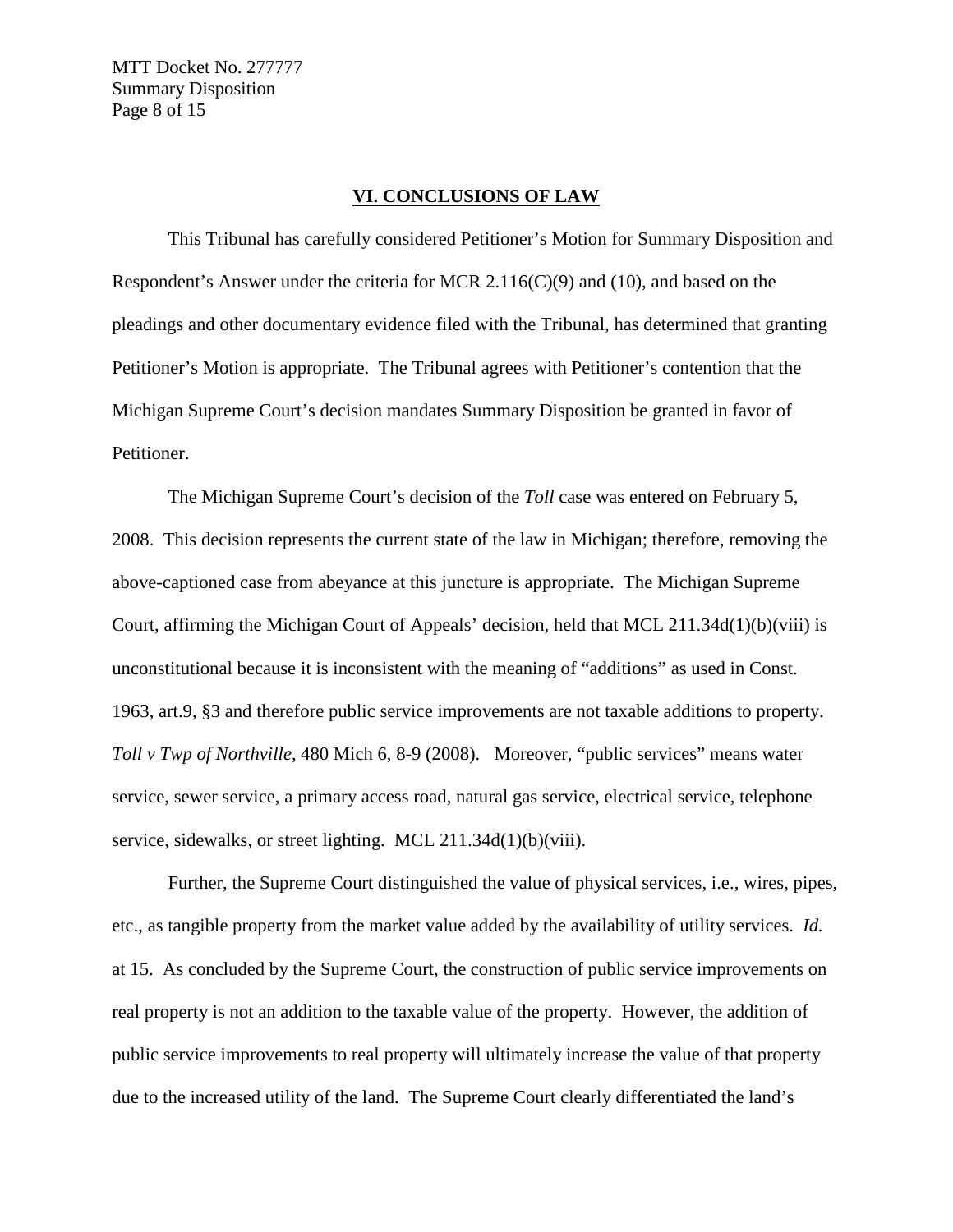MTT Docket No. 277777 Summary Disposition Page 9 of 15

increased value added by the availability of public services from the taxing of utility lines as personal property of the utility companies by vacating the Court of Appeals' decision that this results in "double taxation."

In the current case, Petitioner installed gas lines, water mains, sanitary sewers, storm sewers, and roadways to property that was ultimately developed into a residential subdivision. These installations are considered public services according to the aforementioned statute. Clearly, in accordance with the *Toll* decision, the public improvements installed on Petitioner's property are *not* additions to the taxable value of the property, but the additions may ultimately increase the property's market value. Although Petitioner's land may increase in value because of the infrastructures installed on the land, the infrastructures themselves are *not* taxable as "additions" to Petitioner's property.

Petitioner has proven through affidavits, pleadings, and documentary evidence that there is no genuine issue in respect to any material fact. MCR 2.116(C)(10). Further, pursuant to MCR 2.116(C)(9), Respondent has failed to state a valid defense to Petitioner's claim that the calculation of the subject property's taxable value must be discounted because public service improvements do not constitute additions to property. Respondent defends that it followed the recommended process for valuation for the 2000 tax year as set forth in the "Assessors Manual," which is published and distributed by the State Tax Commission. Nevertheless, the Supreme Court concludes "[t]hat MCL 211.34d(1)(b)(viii) is unconstitutional because it is inconsistent with the meaning of the term "additions" as established by Proposal A." Accordingly, Petitioner is entitled to judgment as a matter of law.

Based upon the above conclusions of law, and pursuant to *Toll*, the 2000 and 2001 taxable values of Petitioner's property must be adjusted. The revised taxable values must reflect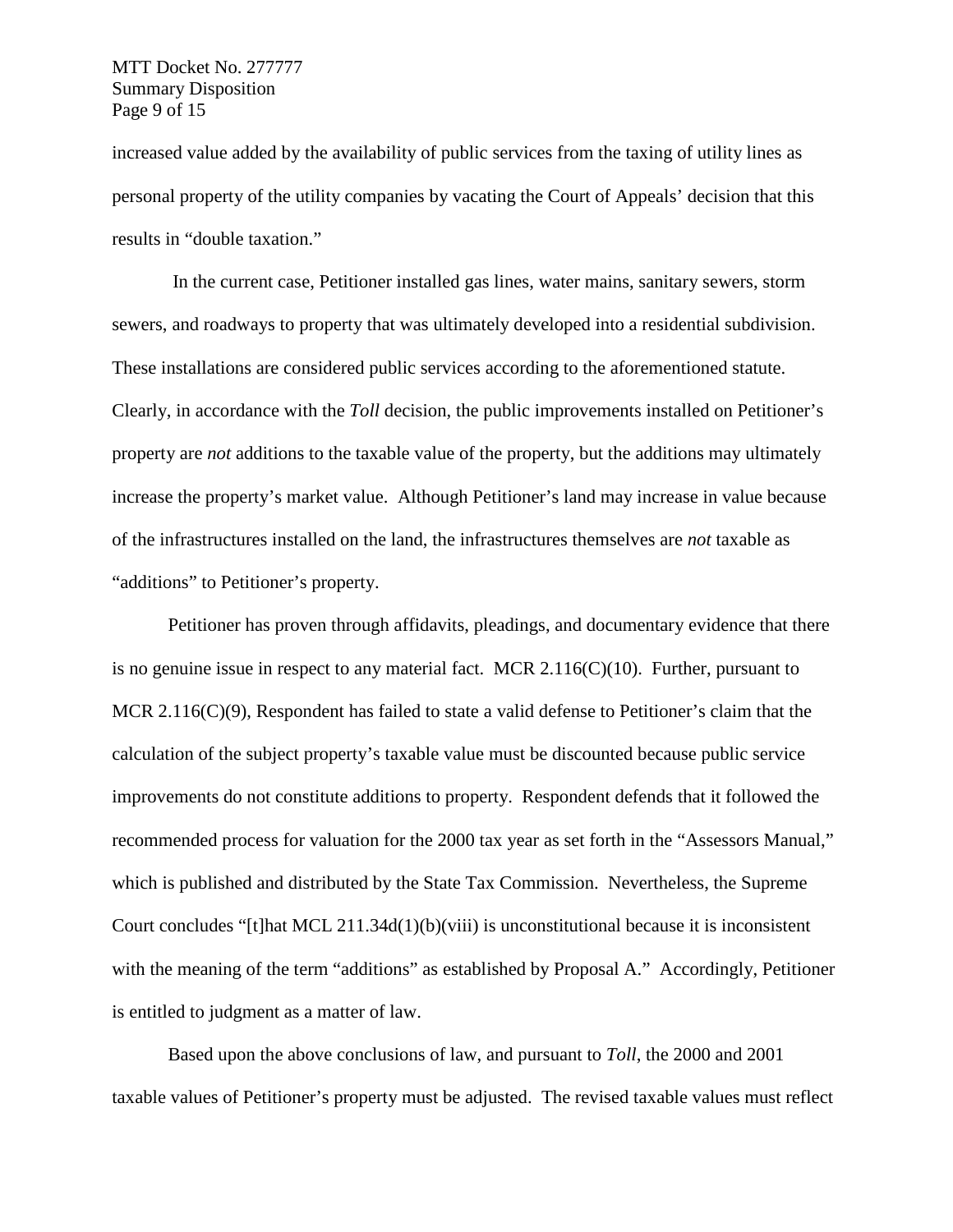MTT Docket No. 277777 Summary Disposition Page 10 of 15

assessments that do not include additions from the installation of public service improvements on the subject property. In Petitioner's Motion for Summary Disposition, Petitioner stated he accepts Respondent's determination of true cash value and assessed value, as well as its methodology for determining taxable value. Further, Exhibit "D" of Petitioner's Motion for Summary Disposition incorporates the detail of Respondent's figures, per year and per lot, minus the infrastructure improvements and is incorporated by reference in this Final Judgment. As such, the taxable values for the subject property are revised as follows:

|      | <b>Year   Current TV   Revised TV</b> |           |
|------|---------------------------------------|-----------|
|      | $2000 \mid $1,100,542$                | \$115,642 |
| 2001 | \$1,719,280                           | \$389,599 |

Further, while a party may "request oral argument in a motion or a response to a motion" in accordance with Tribunal Notice 2008-8; generally "[o]ral argument is not allowed on motions, except by order of the tribunal," pursuant to TTR 230(4). The Tribunal finds that, in this case, oral argument will not facilitate an expedited resolution of the above-captioned case. Thus, in light of the Supreme Court's decision, Petitioner's motion for oral argument is moot.

#### **VI. JUDGMENT**

IT IS ORDERED that Petitioner's Motion for Summary Disposition is GRANTED.

IT IS FURTHER ORDERED that the property's taxable values for the tax years at issue shall be as set forth in the above table.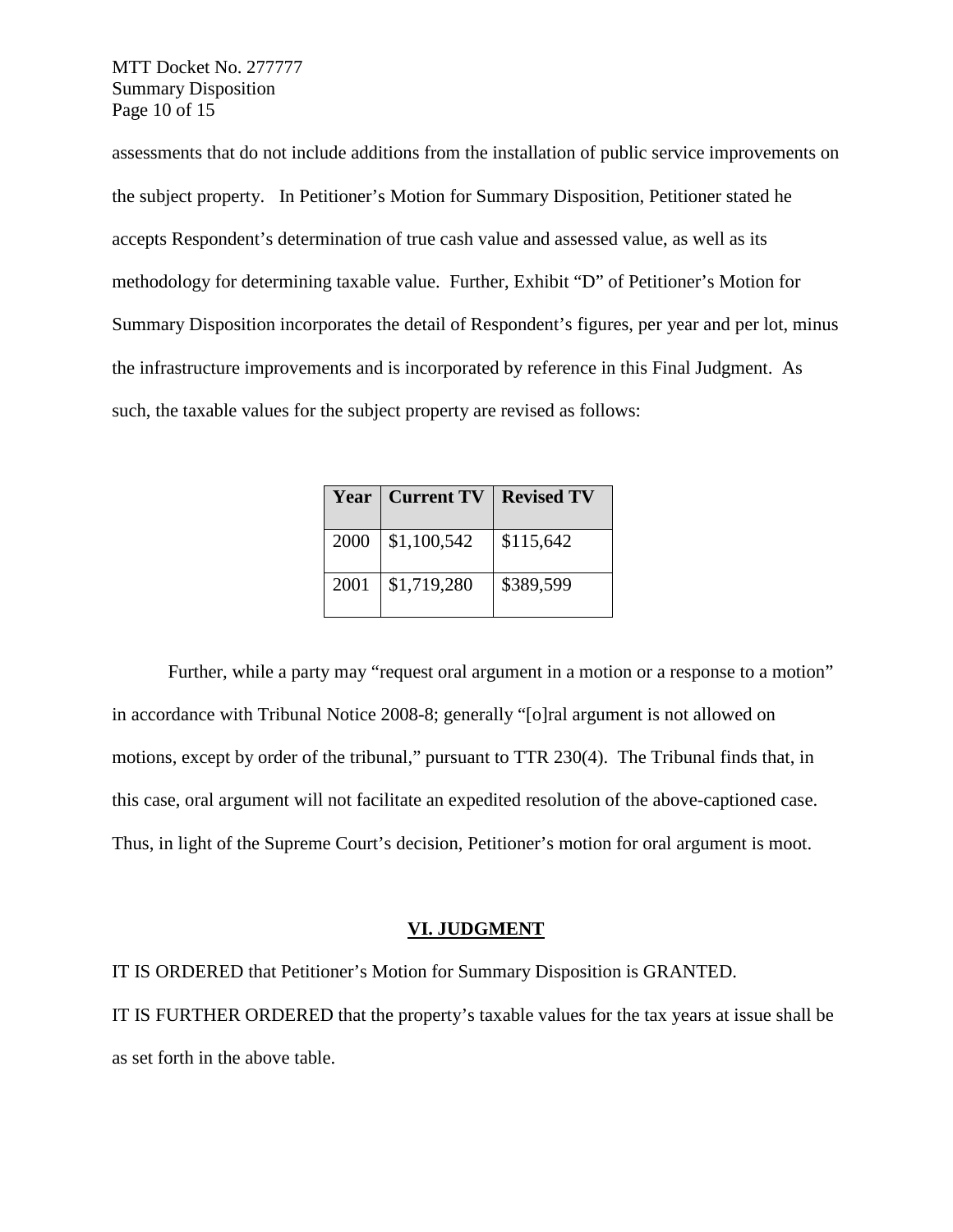IT IS FURTHER ORDERED that Petitioner's Motion for Oral Argument on Summary Disposition and Immediate Consideration is DENIED AS MOOT.

IT IS FURTHER ORDERED that the officer charged with maintaining the assessment rolls for the tax years at issue shall correct or cause the assessment rolls to be corrected to reflect the property's taxable values as finally shown in this Final Opinion and Judgment within 20 days of the entry of the Final Opinion and Judgment, subject to the processes of equalization. See MCL 205.755. To the extent that the final level of assessment for a given year has not yet been determined and published, the assessment rolls shall be corrected once the final level is published or becomes known.

IT IS FURTHER ORDERED that the officer charged with collecting or refunding the affected taxes shall collect taxes and any applicable interest or issue a refund as required by the Final Opinion and Judgment within 90 days of the entry of the Final Opinion and Judgment. If a refund is warranted, it shall include a proportionate share of any property tax administration fees paid and of penalty and interest paid on delinquent taxes. The refund shall also separately indicate the amount of the taxes, fees, penalties, and interest being refunded. A sum determined by the Tribunal to have been unlawfully paid shall bear interest from the date of payment to the date of judgment and the judgment shall bear interest to the date of its payment. A sum determined by the Tribunal to have been underpaid shall not bear interest for any time period prior to 28 days after the issuance of this Final Opinion and Judgment. Pursuant to MCL 205.737, interest shall accrue (i) after December 31, 1995, at a rate of 6.55% for calendar year 1996, (ii) after December 31, 1996, at a rate of 6.11% for calendar year 1997, (iii) after December 31, 1997, at a rate of 6.04% for calendar year 1998, (iv) after December 31, 1998, at the rate of 6.01% for calendar year 1999, (v) after December 31, 1999, at the rate of 5.49% for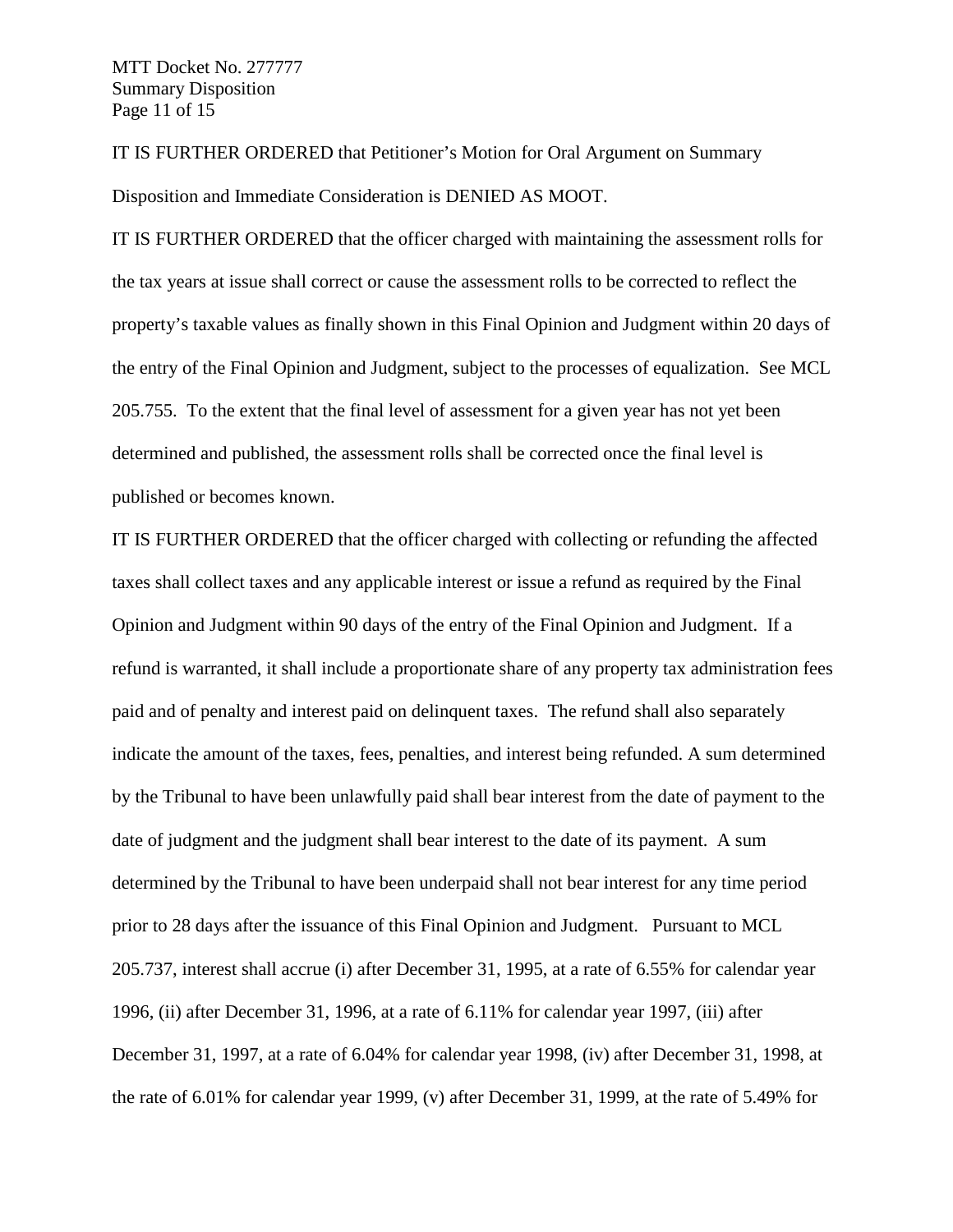MTT Docket No. 277777 Summary Disposition Page 12 of 15

calendar year 2000, (vi) after December 31, 2000, at the rate of 6.56% for calendar year 2001,

(vii) after December 31, 2001, at the rate of 5.56% for calendar year 2002, (viii) after December

31, 2002 at the rate of 2.78% for calendar year 2003, (ix) after December 31, 2003, at the rate of

2.16% for calendar year 2004, (x) after December 31, 2004, at the rate of 2.07% for calendar

year 2005, (xi) after December 31, 2005, at the rate of 3.66% for calendar year 2006, (xii) after

December 31, 2006, at the rate of 5.42% for calendar year 2007, and (xiii) after December 31,

2007, at the rate of 5.81% for calendar year 2008.

This Order resolves all pending claims in this matter and closes this case.

#### MICHIGAN TAX TRIBUNAL

Entered: May 22, 2008 By: Hon. Richard A. Southern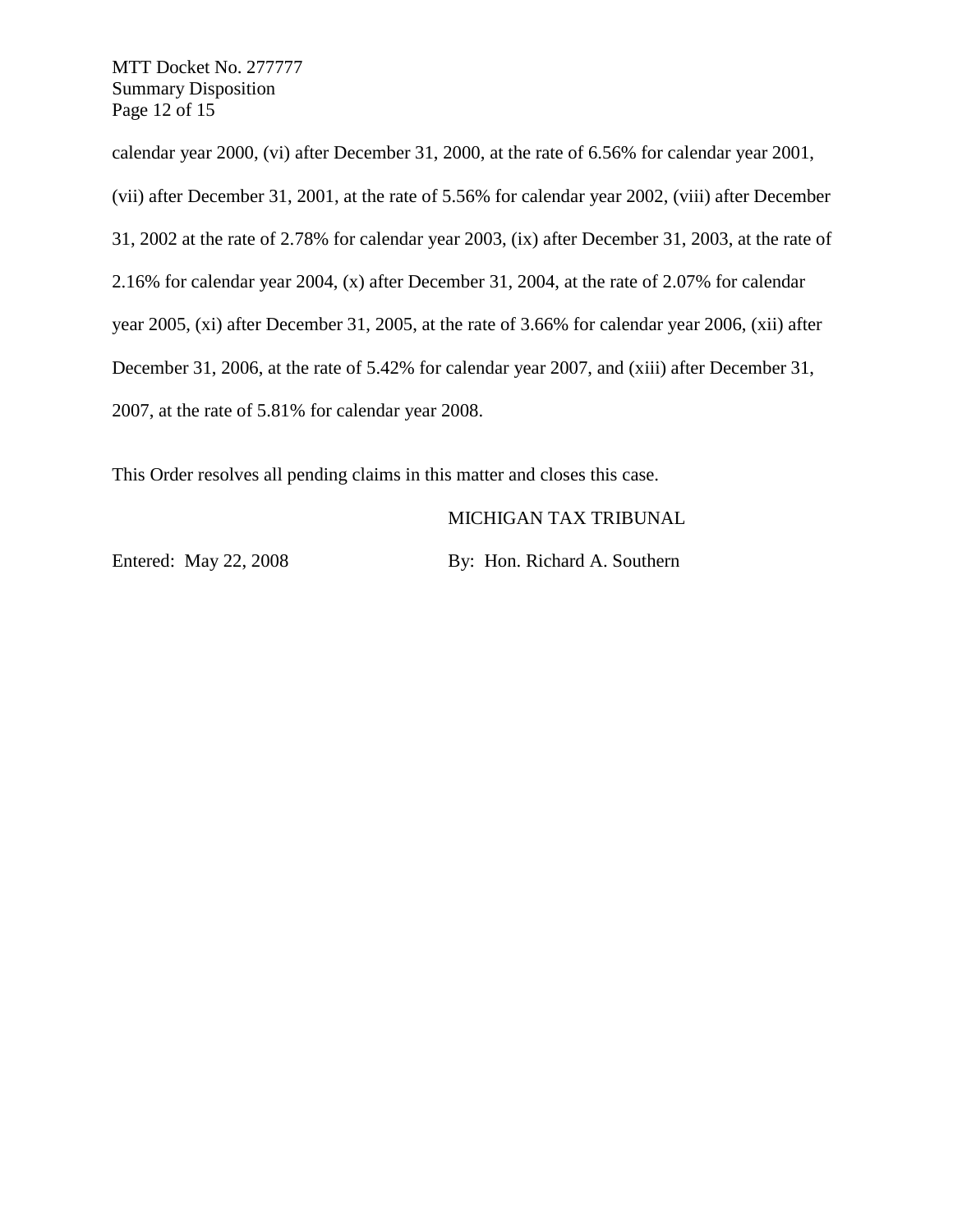MTT Docket No. 277777 Summary Disposition Page 13 of 15

## **Exhibit "D"**

| Tax ID No. | Tax Yr. | <b>Current AV</b> | <b>Current TV</b> | <b>Revised TV</b> | <b>TV Reduction</b> |
|------------|---------|-------------------|-------------------|-------------------|---------------------|
| 945-069-00 | 2000    | \$1,114,100       | \$1,100,542       | \$115,642         | \$984,900           |
| 774-000-01 | 2001    | \$30,000          | \$16,011          | \$1,529           | \$14,482            |
| 774-002-00 | 2001    | \$186,100         | \$146,811         | \$135,129         | \$11,682            |
| 774-003-00 | 2001    | \$35,000          | \$16,011          | \$1,529           | \$14,482            |
| 774-004-00 | 2001    | \$35,000          | \$16,011          | \$1,529           | \$14,482            |
| 774-005-00 | 2001    | \$35,000          | \$16,011          | \$1,529           | \$14,482            |
| 774-006-00 | 2001    | \$35,000          | \$16,011          | \$1,529           | \$14,482            |
| 774-007-00 | 2001    | \$35,000          | \$16,011          | \$1,529           | \$14,482            |
| 774-008-00 | 2001    | \$35,000          | \$16,011          | \$1,529           | \$14,482            |
| 774-009-00 | 2001    | \$35,000          | \$16,011          | \$1,529           | \$14,482            |
| 774-010-00 | 2001    | \$35,000          | \$16,011          | \$1,529           | \$14,482            |
| 774-011-00 | 2001    | \$35,000          | \$16,011          | \$1,529           | \$14,482            |
| 774-012-00 | 2001    | \$35,000          | \$16,011          | \$1,529           | \$14,482            |
| 774-013-00 | 2001    | \$35,000          | \$16,011          | \$1,529           | \$14,482            |
| 774-014-00 | 2001    | \$30,000          | \$16,011          | \$1,529           | \$14,482            |
| 774-015-00 | 2001    | \$30,000          | \$16,011          | \$1,529           | \$14,482            |
| 774-016-00 | 2001    | \$169,800         | \$155,811         | \$1,529           | \$154,282           |
| 774-017-00 | 2001    | \$30,000          | \$16,011          | \$1,529           | \$14,482            |
| 774-018-00 | 2001    | \$30,000          | \$16,011          | \$1,529           | \$14,482            |
| 774-019-00 | 2001    | \$30,000          | \$16,011          | \$1,529           | \$14,482            |
| 774-020-00 | 2001    | \$30,000          | \$16,011          | \$1,529           | \$14,482            |
| 774-021-00 | 2001    | \$30,000          | \$16,011          | \$1,529           | \$14,482            |
| 774-022-00 | 2001    | \$30,000          | \$16,011          | \$1,529           | \$14,482            |
| 774-023-00 | 2001    | \$30,000          | \$16,011          | \$1,529           | \$14,482            |
| 774-024-00 | 2001    | \$30,000          | \$16,011          | \$1,529           | \$14,482            |
| 774-025-00 | 2001    | \$30,000          | \$16,011          | \$1,529           | \$14,482            |
| 774-026-00 | 2001    | \$30,000          | \$16,011          | \$1,529           | \$14,482            |
| 774-027-00 | 2001    | \$32,500          | \$16,011          | \$1,529           | \$14,482            |
| 774-028-00 | 2001    | \$32,500          | \$16,011          | \$1,529           | \$14,482            |
| 774-029-00 | 2001    | \$32,500          | \$16,011          | \$1,529           | \$14,482            |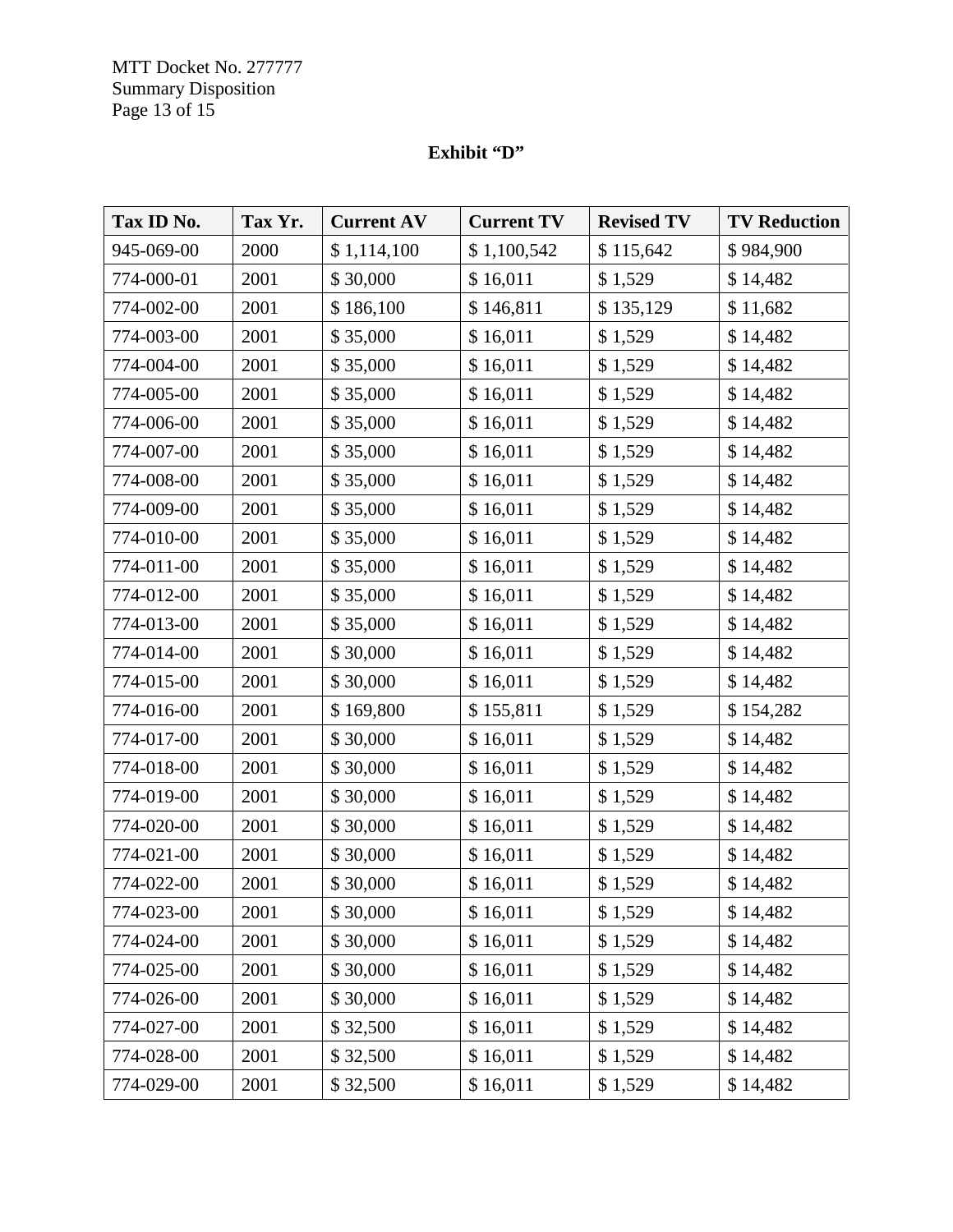MTT Docket No. 277777 Summary Disposition Page 14 of 15

| 774-030-00 | 2001 | \$32,500     | \$16,011     | \$1,529      | \$14,482 |
|------------|------|--------------|--------------|--------------|----------|
| 774-031-00 | 2001 | \$32,500     | \$16,011     | \$1,529      | \$14,482 |
| 774-032-00 | 2001 | \$37,500     | \$16,011     | \$1,529      | \$14,482 |
| 774-033-00 | 2001 | \$37,500     | \$16,011     | \$1,529      | \$14,482 |
| 774-034-00 | 2001 | \$37,500     | \$16,011     | \$1,529      | \$14,482 |
| 774-035-00 | 2001 | \$37,500     | \$16,011     | \$1,529      | \$14,482 |
| 774-036-00 | 2001 | \$37,500     | \$16,011     | \$1,529      | \$14,482 |
| 774-037-00 | 2001 | \$37,500     | \$16,011     | \$1,529      | \$14,482 |
| 774-038-00 | 2001 | Not appealed | Not appealed | Not appealed | \$0      |
| 774-039-00 | 2001 | \$37,500     | \$16,011     | \$1,529      | \$14,482 |
| 774-040-00 | 2001 | \$37,500     | \$16,011     | \$1,529      | \$14,482 |
| 774-041-00 | 2001 | \$37,500     | \$16,011     | \$1,529      | \$14,482 |
| 774-042-00 | 2001 | \$37,500     | \$16,011     | \$1,529      | \$14,482 |
| 774-043-00 | 2001 | \$37,500     | \$16,011     | \$1,529      | \$14,482 |
| 774-044-00 | 2001 | \$37,500     | \$16,011     | \$1,529      | \$14,482 |
| 774-045-00 | 2001 | \$37,500     | \$16,011     | \$1,529      | \$14,482 |
| 774-046-00 | 2001 | \$37,500     | \$16,011     | \$1,529      | \$14,482 |
| 774-047-00 | 2001 | \$37,500     | \$16,011     | \$1,529      | \$14,482 |
| 774-048-00 | 2001 | \$37,500     | \$16,011     | \$1,529      | \$14,482 |
| 774-049-00 | 2001 | \$37,500     | \$16,011     | \$1,529      | \$14,482 |
| 774-050-00 | 2001 | \$32,500     | \$16,011     | \$1,529      | \$14,482 |
| 774-051-00 | 2001 | \$32,500     | \$16,011     | \$1,529      | \$14,482 |
| 774-052-00 | 2001 | Not appealed | Not appealed | Not appealed | \$0      |
| 774-053-00 | 2001 | \$32,500     | \$16,011     | \$1,529      | \$14,482 |
| 774-054-00 | 2001 | \$32,500     | \$16,011     | \$1,529      | \$14,482 |
| 774-055-00 | 2001 | Not appealed | Not appealed | Not appealed | \$0      |
| 774-056-00 | 2001 | \$32,500     | \$16,011     | \$1,529      | \$14,482 |
| 774-057-00 | 2001 | \$32,500     | \$16,011     | \$1,529      | \$14,482 |
| 774-058-00 | 2001 | Not appealed | Not appealed | Not appealed | \$0      |
| 774-059-00 | 2001 | \$32,500     | \$16,011     | \$1,529      | \$14,482 |
| 774-060-00 | 2001 | \$32,500     | \$16,011     | \$1,529      | \$14,482 |
| 774-061-00 | 2001 | \$32,500     | \$16,011     | \$1,529      | \$14,482 |
| 774-062-00 | 2001 | Not appealed | Not appealed | Not appealed | \$0      |